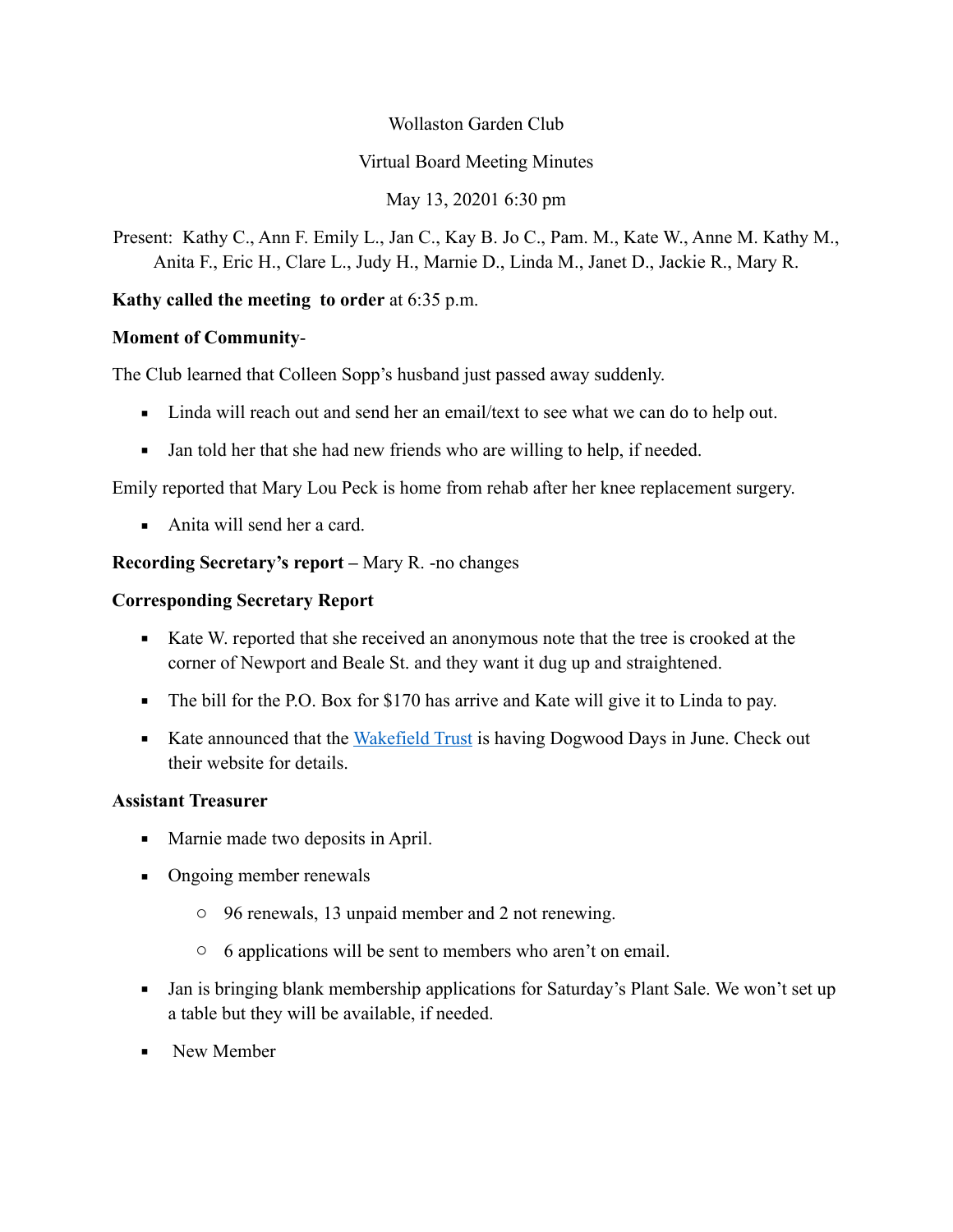- o Heather Frasso 35 Dickens St. Wollaston , MA 02170 617-823-3116 [funkyfeath@comcast.net](mailto:funkyfeath@comcast.net) CB,C Evenings
- o She has been approved pending Marnie's outreach to find out who recommended her and pending that conversation, she will let us know so we can add her to our contacts.

#### **Treasurer's Report**

- Checking account balance as of  $4/1/21 $13,576.69$ 
	- o Income=\$2,385.62
	- o Expenses=\$815.94
	- o Balance as of 4/30/21=\$15,146.37
- CD matures  $9/20/21$ , Balance = \$5,894.61

Emily reported that both high schools will be giving scholarships and she reached out for their names.

### **Memberships and donations**

|                | Arnold Arboretum                                | \$150       |
|----------------|-------------------------------------------------|-------------|
| $\blacksquare$ | D.O.V.E., Inc.                                  | \$100       |
| $\blacksquare$ | Friends of the Blue Hills                       | \$50        |
| $\blacksquare$ | Friends of the Souther Tide Mill                | no donation |
| п              | Interfaith Social Services                      | \$200       |
| ٠              | Mass Horticultural Society (Garden club level)  | \$175       |
| $\blacksquare$ | Native Plant Trust (Organizational Group level) | \$150       |
| ٠              | Neponset River Watershed                        | \$50        |
|                | Quincy Climate Action Network (QCan)            | \$50        |
| п              | Quincy Foundation for COVID-<br>no donation     |             |
| ٠              | SW Quincy Food Pantry (QCAP)                    | \$150       |
|                | Wakefield Charitable Trust                      | \$100       |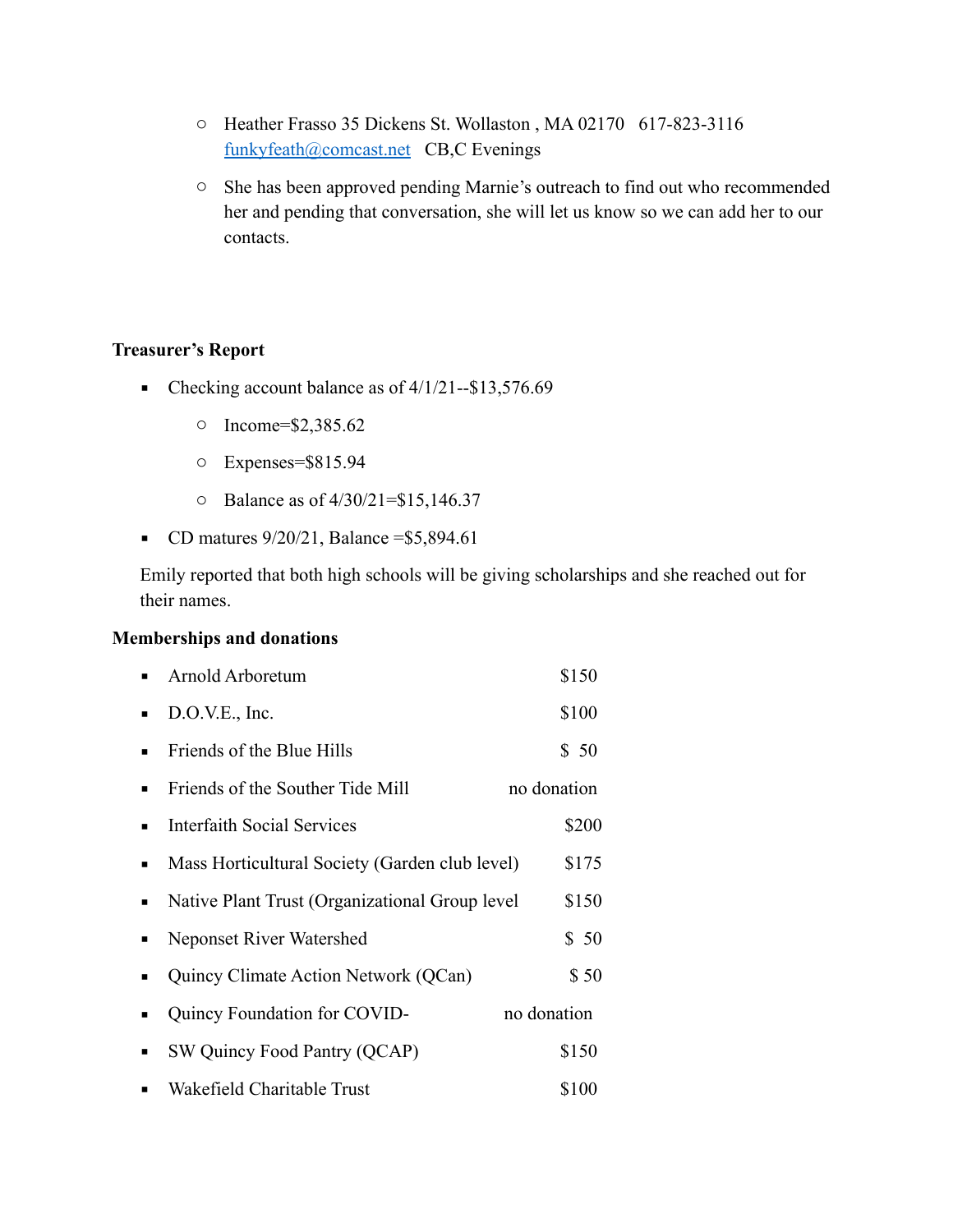| $\blacksquare$ | <b>Wollaston Congregational Church</b> | \$250 |
|----------------|----------------------------------------|-------|
|                | <b>Wreaths Across America</b>          | \$150 |

**•** Friends of Butler's Pond (to be given in

Julie Sullivan's name) \*

*\*addendum Linda's notes alerted us for \$20 more we can join their organization so the Board votes "Yes" through email* \$120

**Example 1** Trustees of the Reservation - no donation

Kathy Meade and Anne McCarthy were given a "shout out" for all their work as the Hospitality Co-Chairs and making the goodie bags which members really love.

## **May Meeting**

- Ann reported that our speaker, Michele Frank Schuckel, will present "Name that Weed" on May 20th .
- Ann has a copy of the contract and Linda will put Michele's check in the mail.
- Emily will reach out to Michele to get her presentation as a backup.
- **Emily will check to see if members can send pictures ahead of time that Michele would** identify the weed and Emily would share her screen.
- **•** Delivery members can pick up goodie bags at Kathy Meade's after noon or make arrangements beforehand.

## **Art In Bloom…**

▪ Virtual tour was worth the fee as 30 members attended and enjoyed it.

## **Plant Sale-**Ann and Jan

- On Friday Judy is bringing muffins and on Saturday Rosemary will be setting up coffee, water and pastries.
- 500 plants at Kathy's house including native plants need to be transported to the church. About 1,200 in all from members including annuals.
- Banners to be hung at school and church.